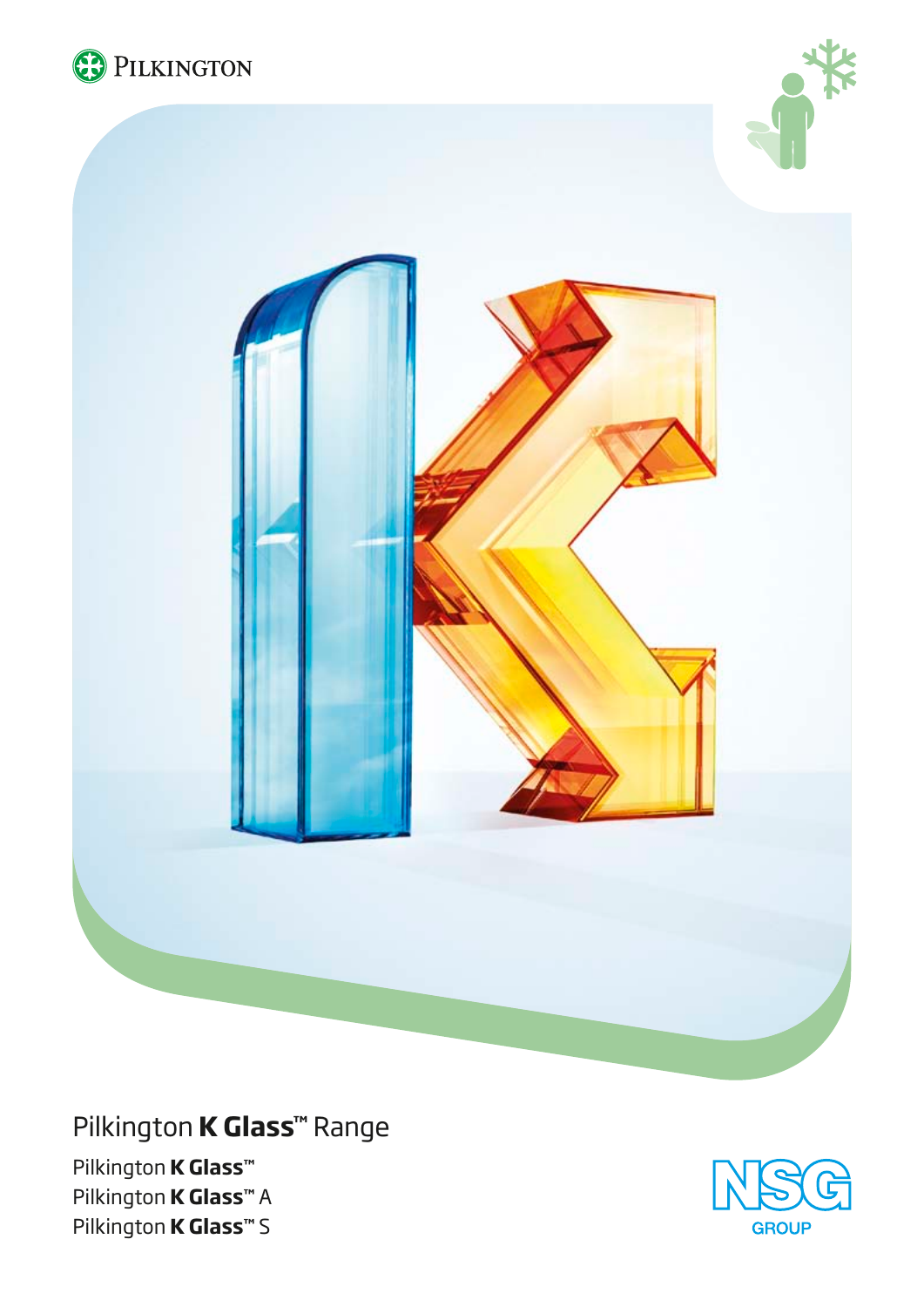Upstairs windows using energy-efficient glazing. Downstairs windows using original single glazing.

### A warm welcome to Pilkington **K Glass™**

For over two decades the Pilkington brand has been the driving force behind the development of energy-efficient glazing. This expertise has been used to strengthen the Pilkington **K Glass™** range, which now boasts more choice than ever. So you have even more ways to achieve the Window Energy Rating (WER) you want and to comply with Part L of the Building Regulations, now and in the future.

### Don't waste energy looking around – the ideal solution is right here

Each product from the Pilkington **K Glass™** range usually forms the inner pane of an Insulating Glass Unit (IGU), and has a special low-emissivity (low-e) coating which is a good reflector of heat (long wave radiation). This allows less heat to escape through windows, as it reflects heat from within the room back into the building. At the same time, low-e glass lets the sun's heat pass through the windows, thus also contributing to its energy efficiency. This free heat from the sun is known as passive solar gain or g-value. A higher g-value can be achieved when a glass from the Pilkington **K Glass™** range is combined with a low-iron glass such as Pilkington **Optiwhite™** as the outer pane of an IGU.

### Thermal efficiency made clear

The Window Energy Rating (WER) is the Government-backed method of assessing and ranking the energy efficiency of a complete window. Taking into account its U-value, g-value and air infiltration, the scheme allows easy comparison of the energy efficiency of competing windows on a scale of A++ to E with A++ being the best. The energy performance of an IGU or the window itself can be improved in a series of steps to gradually improve the WER band achieved; firstly argon filling improves the U-value, then a low-iron glass such as Pilkington **Optiwhite™** as the outer pane improves g-value. The addition of a warm edge spacer bar improves the U-value of the whole window.

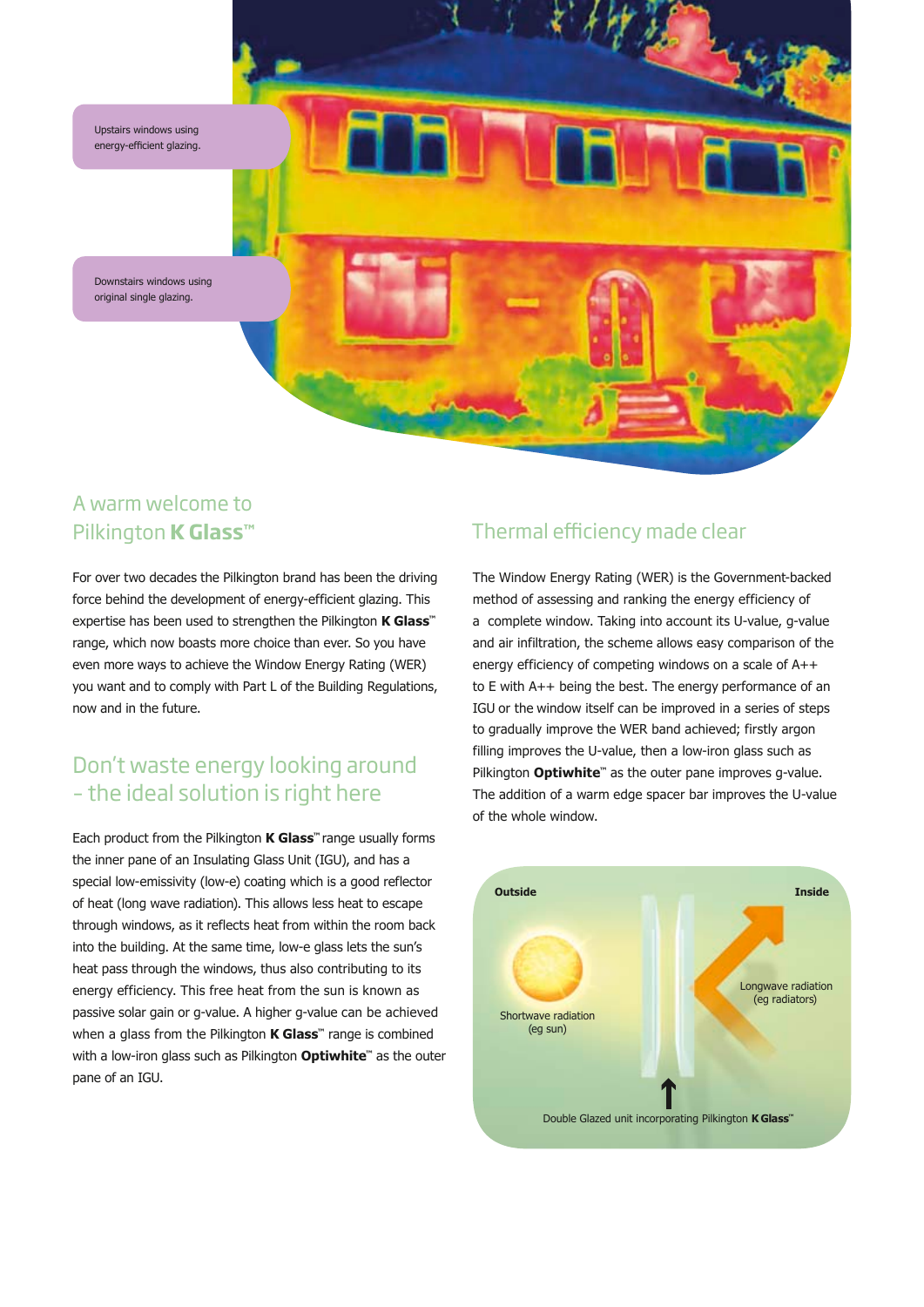

### A closer look at the range

#### Pilkington **K Glass™**

The original hard coated low-emissivity glass,

Pilkington **K Glass™** is designed to reflect heat back into a building, greatly improving its thermal efficiency and maximising the use of free heat. Pilkington **K Glass™** remains the UK's best known and most recognisable brand name in both trade and consumer markets.

- On-line coated
- When combined with Pilkington Optiwhite™ can easily achieve a minimum WER C in most frame types
- Highly durable
- Easy to handle and process
- Doesn't have the shelf life limitations of an off-line coated product
- No edge deletion required



#### Pilkington **K Glass™** A

The next generation of on-line coated glass that achieves a WER A rating. Developed from the original Pilkington **K Glass™**, available in a wide range of sizes and is easy to handle and process.

- On-line coated
- Helps windows achieve WER Band 'A' (dependant on frame type)
- Can be toughened easily with the coating facing up or down for throughput benefits
- High light transmission maintains neutrality; avoids the 'grey' appearance of competitor hard coat low-e products
- Robust online coating, without shelf-life limitations of an off-line coated product
- No edge deletion required
- $\bullet$  Single stock can be used in annealed or toughened versions
- Easy to handle and process; enables reduced cycle times versus clear float

#### Pilkington **K Glass™** S

Pilkington **K Glass**<sup>™</sup> S, is an off-line high performance, low-e coated option, designed for outstanding energy-efficient glazing. Offering excellent thermal insulation when incorporated within Pilkington **energiKare™** IGU, Pilkington **K Glass™** S has a highly neutral appearance with optimal g-value, thermal insulation and light transmission to provide the highest WER performance.

- Off-line coated
- The ultimate high performance low-e product
- A highly neutral appearance with optimal solar heat gain
- Helps windows exceed Part L regulations
- $\bullet$  Single stock can be used in annealed or toughened versions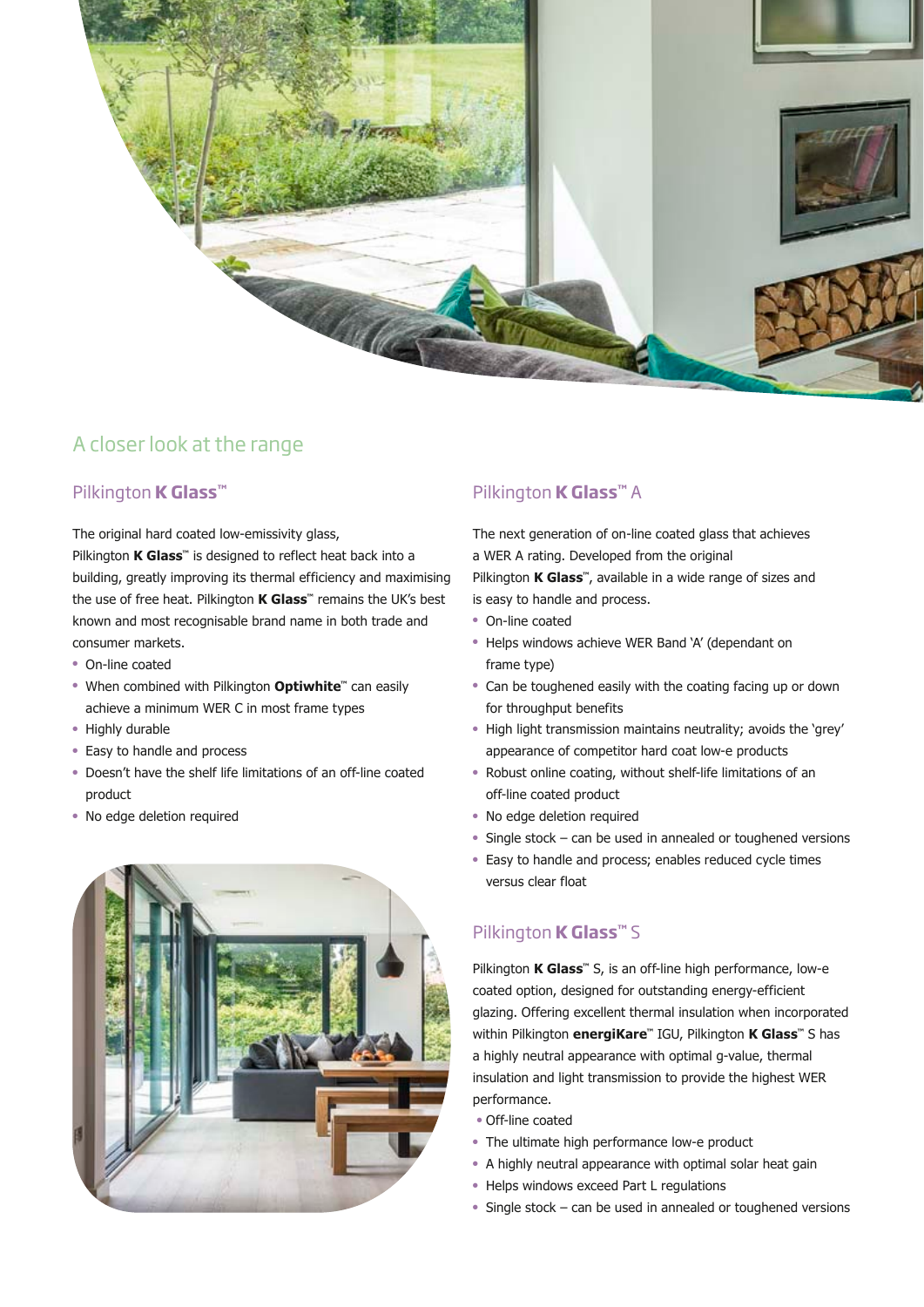

### The benefits of using glass from the Pilkington **K Glass™** range are easy to see

- The Pilkington brand is trusted and well recognised by consumers
- Increased light transmission reduces the need for artificial lighting
- Suitable for use in PVC-U, timber and aluminium profiles in both new and replacement windows
- Enables householders to reduce energy usage and save money on heating bills
- $\bullet$  Helps Governmental targets of reducing CO<sub>2</sub> emissions from homes
- Helps to reduce window drafts, making rooms more usable
- Enables glazed areas of a building to be extended without increasing heat loss
- Reduces unsightly internal condensation
- Keeps conservatories and orangeries more comfortable than standard double glazing
- Single stocked product which is available in annealed form and can be toughened or laminated for safety and greater security
- All products manufactured in St Helens, England

#### **Note:**

Pilkington **energiKare™** is the brand name given to double glazed units containing any product from the Pilkington **K Glass™** or Pilkington **Optitherm™** range when combined with Pilkington **Optiwhite™** or Pilkington Optifloat<sup>"</sup> Clear (as outer pane) that will achieve a WER of at least band C in a given window framing system.

Visit **pilkington.co.uk/kglass** for further information on our product range.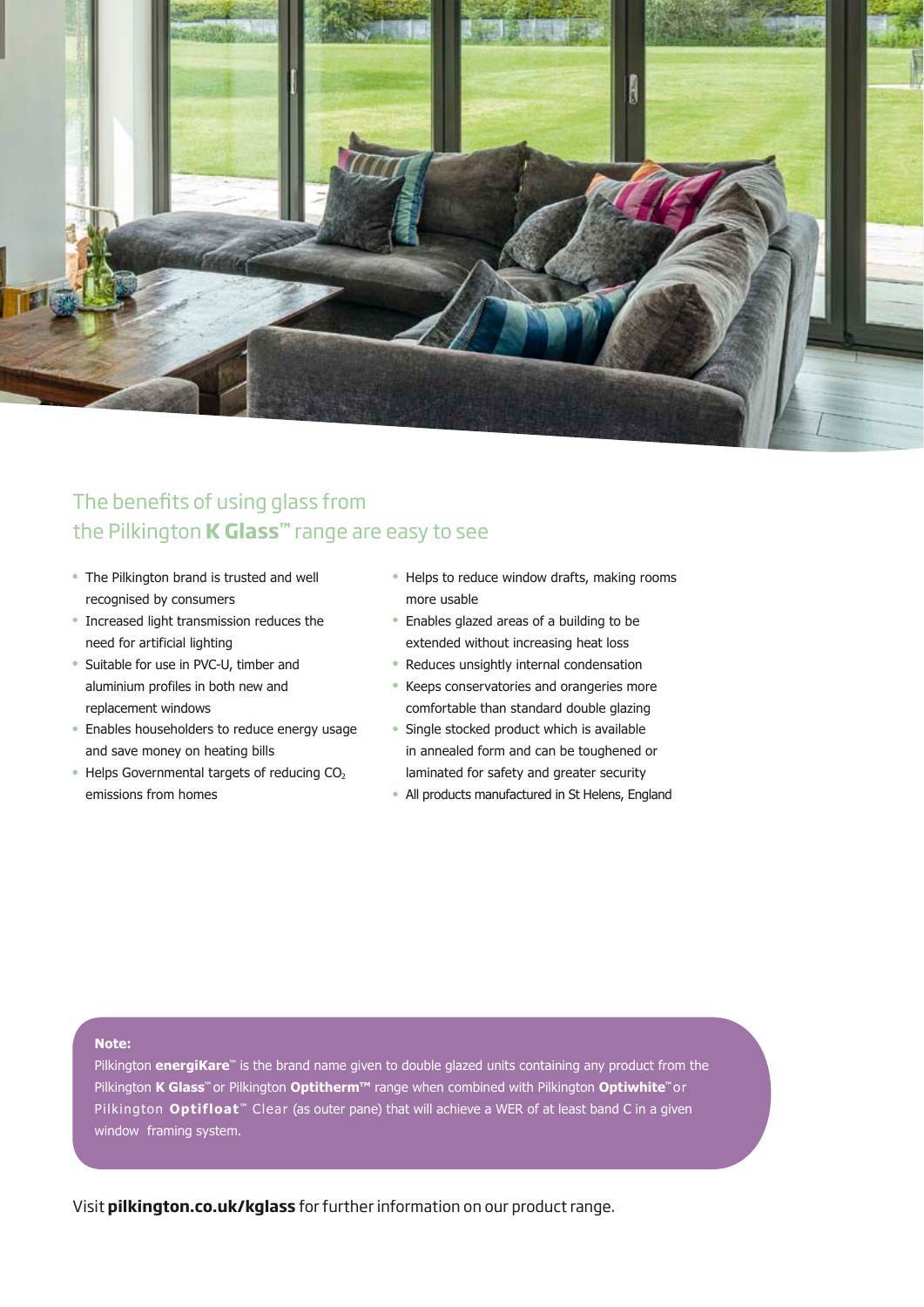## Pilkington **K Glass™** Range – Comparative Performance in Glazing

| <b>Outer Pane</b><br>$(4 \text{ mm})$ | Cavity (mm)<br>Gas Fill | Inner Pane<br>$(4 \text{ mm})$  | Light<br>Transmittance<br>$\frac{0}{0}$ | Light<br>Reflectance<br>(external) % | Centre Pane<br>$U_{0}$ -value<br>$\lceil W/m^2K \rceil$ | <b>Total</b><br>Solar Heat<br>transmittance<br>$(g$ value) % | Pilkington energiKare™ Unit |
|---------------------------------------|-------------------------|---------------------------------|-----------------------------------------|--------------------------------------|---------------------------------------------------------|--------------------------------------------------------------|-----------------------------|
| Pilkington<br>Optifloat™              | 16 mm argon             | Pilkington<br><b>K</b> Glass™   | 76                                      | 18                                   | 1.5                                                     | 75                                                           | v                           |
| Pilkington<br>Optifloat™              | 16 mm argon             | Pilkington<br><b>K</b> Glass™ A | 76                                      | 17                                   | 1.4                                                     | 75                                                           | v                           |
| Pilkington<br>Optifloat <sup>"</sup>  | 16 mm argon             | Pilkington<br><b>K</b> Glass™ S | 82                                      | 12                                   | 1.2                                                     | 71                                                           | v                           |

Above determined in accordance with EN410 and EN673. Assuming 90% argon gas fill.

\*Varies with frame performance.

#### Pilkington **K Glass™** Range – a selection of available sizes

|                                          | Dimension          | Substance (mm) |    |     |                          |     |     |  |  |  |  |
|------------------------------------------|--------------------|----------------|----|-----|--------------------------|-----|-----|--|--|--|--|
|                                          | (mm)               | $\overline{4}$ |    |     | 6                        | 6.4 | 6.8 |  |  |  |  |
| Pilkington <b>K Glass</b> <sup>™</sup>   |                    |                |    |     |                          |     |     |  |  |  |  |
| <b>Standard Stock Sizes</b>              | $2440 \times 1070$ | 55             |    |     |                          | 35  |     |  |  |  |  |
|                                          | $2440 \times 1605$ | 50             |    |     |                          |     |     |  |  |  |  |
| Lehr End Sizes                           | $3210 \times 2250$ | 39             |    |     | 25                       | 23  |     |  |  |  |  |
|                                          | $3210 \times 2550$ | 35             |    |     | 23                       | 20  | 20  |  |  |  |  |
| Jumbo                                    | $6000 \times 3210$ | 15             |    | 34  | 10                       |     |     |  |  |  |  |
| Pilkington <b>K Glass</b> <sup>™</sup> A |                    |                |    |     |                          |     |     |  |  |  |  |
| <b>Standard Stock Sizes</b>              | $2440 \times 1070$ | 55             |    |     | —                        | —   |     |  |  |  |  |
|                                          | $2440 \times 1605$ | 50             |    |     |                          | –   |     |  |  |  |  |
| Lehr End Sizes                           | $3210 \times 2250$ | 39             |    |     | $\overline{\phantom{0}}$ | —   |     |  |  |  |  |
|                                          | $3210 \times 2550$ | 35             |    |     |                          |     |     |  |  |  |  |
| Jumbo                                    | $6000 \times 3210$ | 15             |    |     |                          |     |     |  |  |  |  |
| Pilkington <b>K Glass</b> <sup>™</sup> S |                    |                |    |     |                          |     |     |  |  |  |  |
| Lehr End Sizes                           | $3210 \times 2250$ | 25             |    | 38  |                          | 22  | 19  |  |  |  |  |
|                                          | $3210 \times 2550$ | 34             |    |     | 22                       | 19  | 19  |  |  |  |  |
| Jumbo                                    | $6000 \times 3210$ | 14             | 33 | 150 | 9                        |     | 9   |  |  |  |  |

Numbers contained in the tables refer to plates per pack.